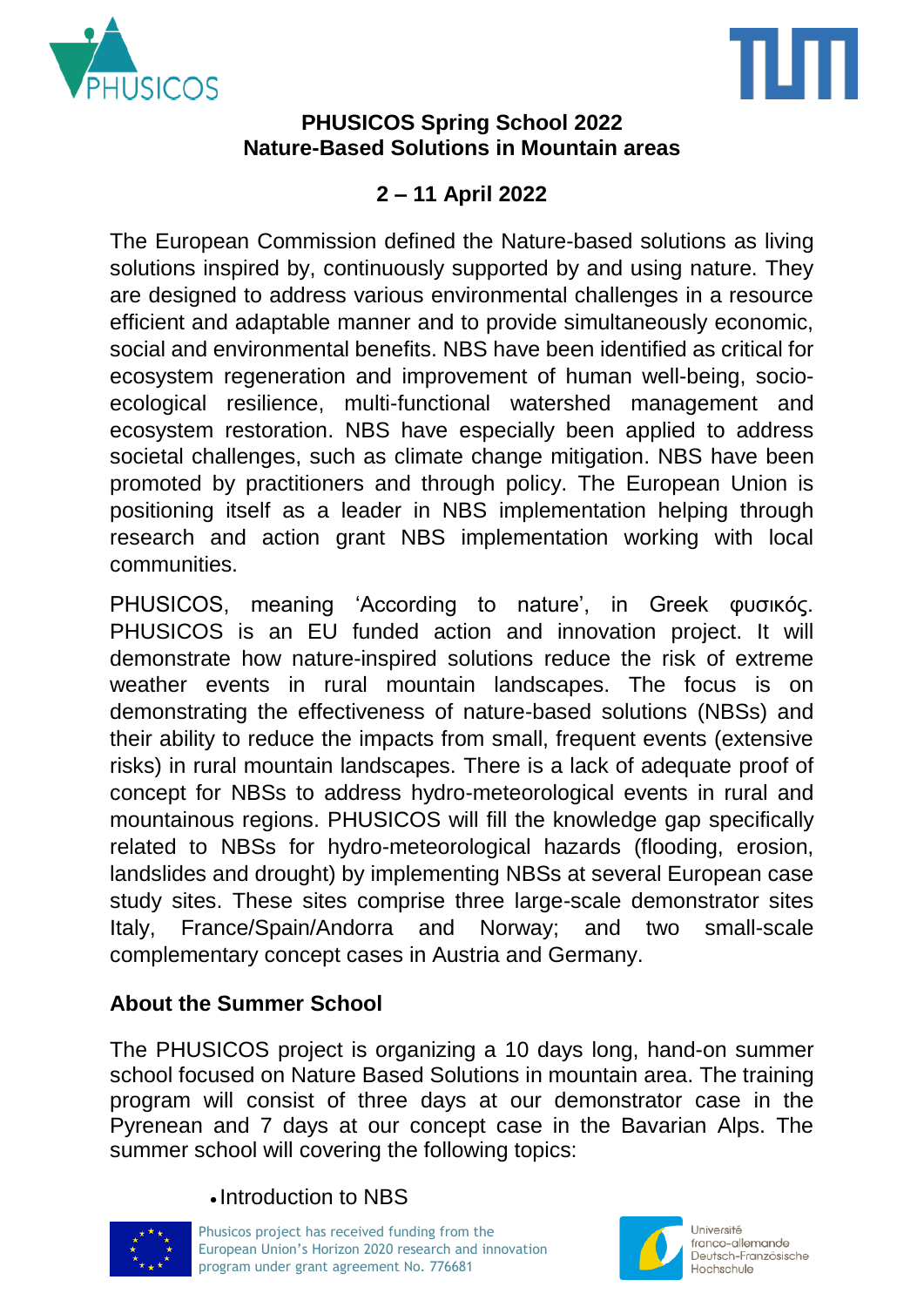



- Policy and decision-making mechanisms
- Collaborative Landscape planing
- NBS assessment
- River restoration as NBS
- Riparian regeneration
- River and Society
- Hand-on learning via case site visit
- NBS Future perspectives

Participants will be introduced through long field trips to different case studies in France and Germany. The training program will consist of field visits, but also lectures, inspirational discussions with local stakeholders, and independent project work on a case site. The summer school will provide the opportunity of enhancing the interactions and exchanges between science, policy, business and society to mainstream the available knowledge into policy and practice.

## **Preliminary program**

Day 1 : Saturday 02.04.2022 (Germany) 14:00-15:30 Check-in in the hotel and Registration 15:30-17:00 Informal Get-to know 17:00-19:00 Spring school introduction + Welcome speech 19:00-22:00 Diner Day 2 : Sunday - 03.04.2022 (Germany) 09:00-15:00 Visit of Case study site in Freising + Lecture 15:00-18:00 Group work Day 3 : Monday 04.04.2022 (Germany) 09:00-17:00 Visit of Isar Concept Case 17:00-21:00 Free time in Munich Day 4 : Tuesday - 05.04.2022 (Germany) 08:00-16:00 Working time 16:00-18:00 Presentations Day 5 : Wednesday - 06.04.2022 0900-2000 - Travel to France Day 6 : Thursday 07.04.2022 (France) 09:00-11:00 Presentation of the demonstrator cases 13:00-1:00 Exchange with BRGM, University of Pau, ONF, University of Madrid and Saragossa 17:00-20:00 Visit of Lourdes

Day 7 : Friday - 08.04.2022 – Visit 1 (France)



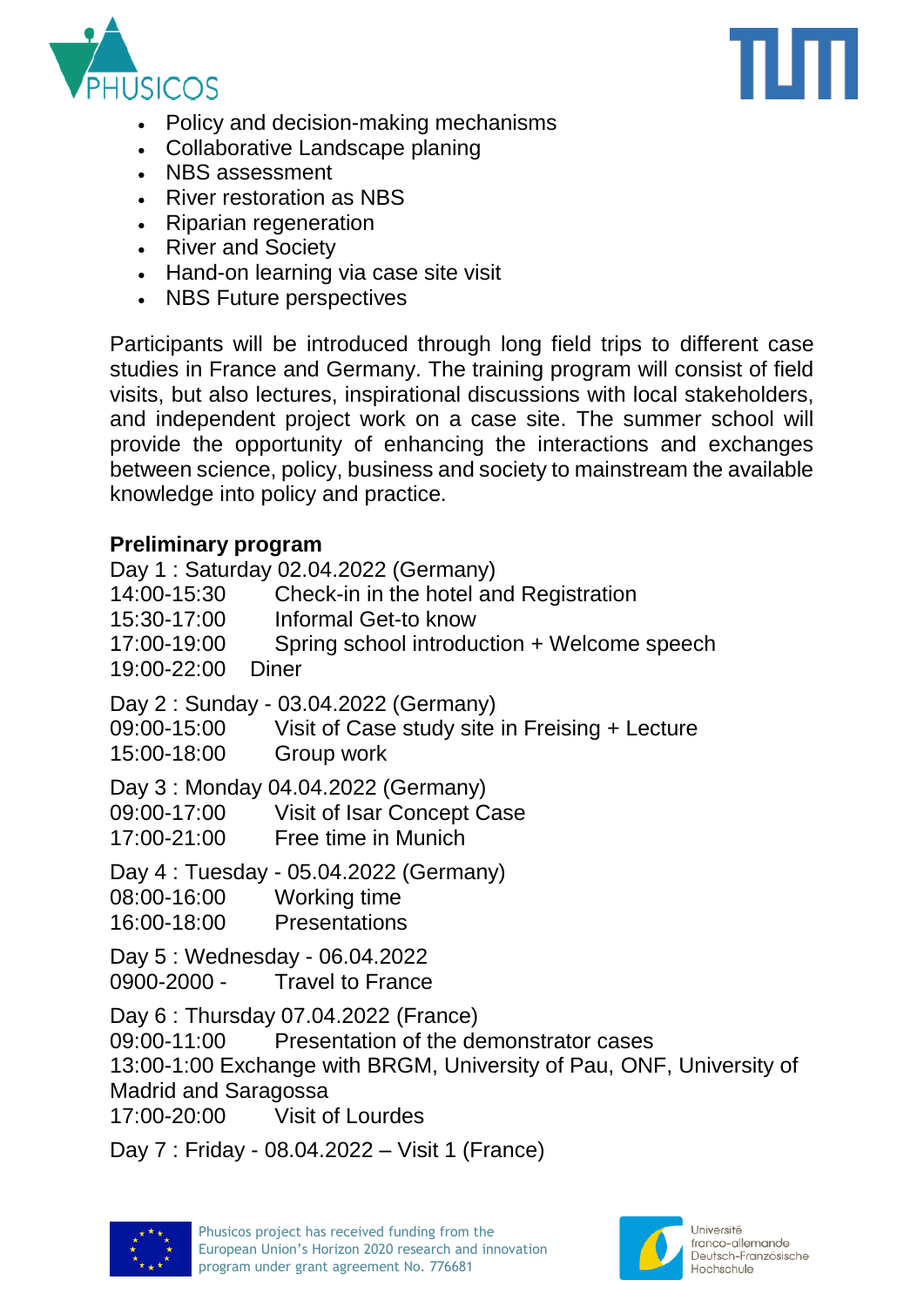



09:00-20:00 Field trip, visit of 2 NBS implementation sites and meeting with stakeholders

Day 8 : Saturday - 09.04.2022 – Visit 2 (France) 08:00-19:00 Field trip, visit of 2 NBS implementation sites and meeting with stakeholders

Day 9 : Sunday - 10.04.2022 (France) 08:00-20:00 Working time

Day 10 : Monday – 11.04.2022 (France) 08:00-12:00 Final Presentation 12:30-13:00 Certificate ceremony

## **Venue**

The School will start in Munich (Germany) the 02.04.2022 in the afternoon and end in Lourdes (France) the 11.04.2024 around midday. Both cities have an airport. Travel between Lourdes and Freising will be organized by TUM.

# **Applications**

Student or a young professionals interested on NBS, including scientists, government regulators, various industry sectors, spatial planners, engineers, architects, technical experts, market actors, as well as graduate students. The deadline for application is 28.02.2022 but number of participants is limited – Apply as soon as possible. Applications are to send at [aude.zingraff-hamed@tum.de.](mailto:aude.zingraff-hamed@tum.de) Remember to attach your curriculum vitae and a cover letter.

# **Admission & Attendance**

Admissions will be communicated two weeks after the application deadline by e-mail only. The School will certify the attendance. Reading material will be distributed in advance. Applicants will be selected from multiple target groups in order to reinforce knowledge transfer and facilitate codesign between different expertise. **Fees and services**

All participants are expected to make their own travel arrangements to join and leave the Summer school and cover some of their dinners. The School will provide accommodation, travel cost to the excursions, coffee breaks, lunches and some dinners for free. It is noted that the participants will pay